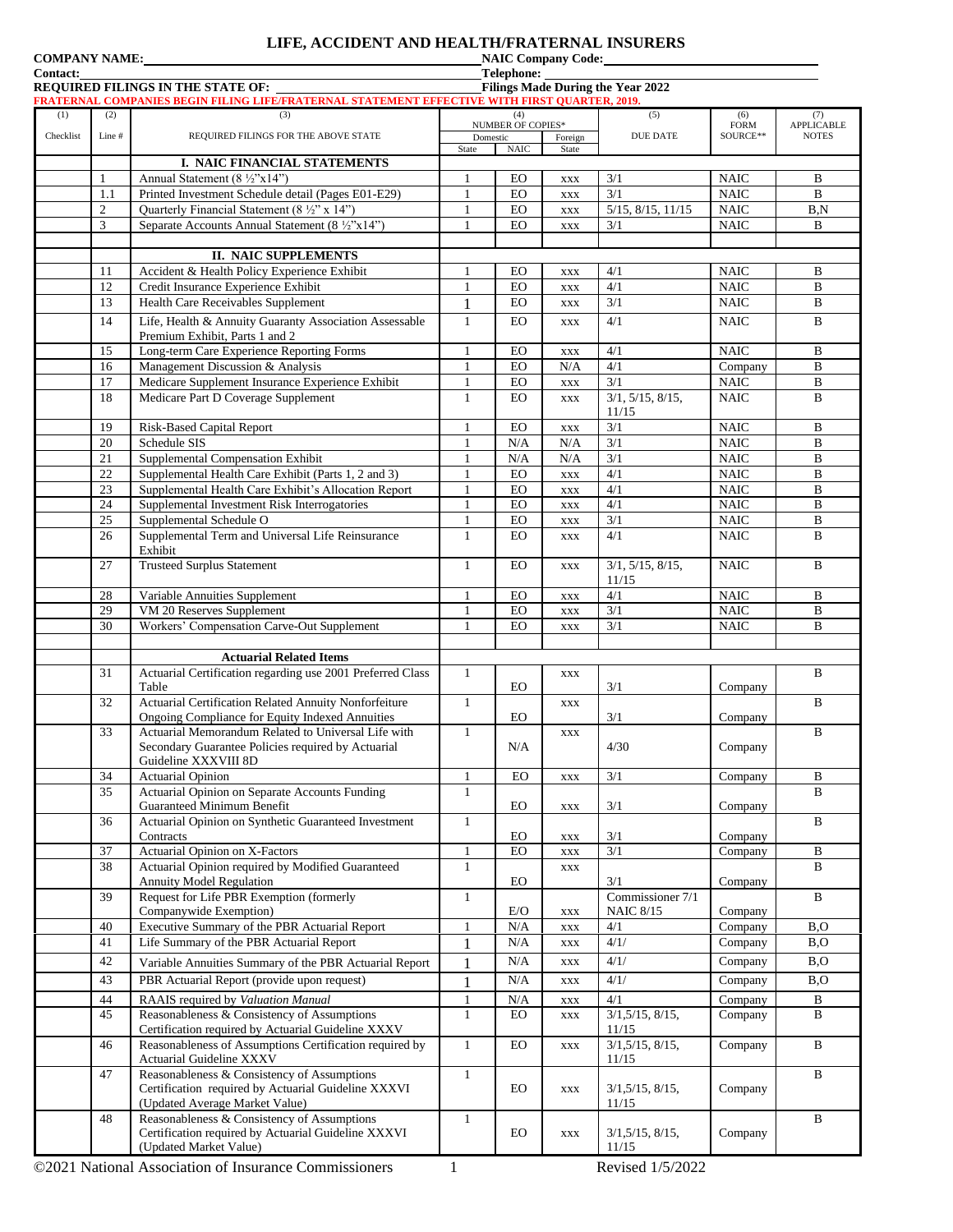| 49         | Reasonableness of Assumptions Certification for Implied<br>Guaranteed Rate Method required by Actuarial Guideline<br><b>XXXVI</b> | $\mathbf{1}$      | <b>EO</b>        | <b>XXX</b>       | 3/1, 5/15, 8/15,<br>11/15 | Company              | $\, {\bf B}$             |
|------------|-----------------------------------------------------------------------------------------------------------------------------------|-------------------|------------------|------------------|---------------------------|----------------------|--------------------------|
| 50         | RBC Certification required under C-3 Phase I                                                                                      | $\mathbf{1}$      | EO               | <b>XXX</b>       | 3/1                       | Company              | B                        |
| 51         | RBC Certification required under C-3 Phase II                                                                                     | $\mathbf{1}$      | $_{\rm EO}$      | <b>XXX</b>       | 3/1                       | Company              | $\bf{B}$                 |
| 52         | Statement on non-guaranteed elements - Exhibit 5 Int. #3                                                                          | $\mathbf{1}$      | EO               | <b>XXX</b>       | 3/1                       | Company              | B                        |
| 53         | Statement on par/non-par policies - Exhibit 5 Int. 1&2                                                                            | $\mathbf{1}$      | EO               | <b>XXX</b>       | 3/1                       | Company              | $\bf{B}$                 |
|            |                                                                                                                                   |                   |                  |                  |                           |                      |                          |
|            | III. ELECTRONIC FILING REQUIREMENTS                                                                                               |                   |                  |                  |                           |                      |                          |
| 61         | Annual Statement Electronic Filing                                                                                                | <b>XXX</b>        | EO               | <b>XXX</b>       | 3/1                       | <b>NAIC</b>          |                          |
| 62         | March .PDF Filing                                                                                                                 | <b>XXX</b>        | EO               | <b>XXX</b>       | 3/1                       | <b>NAIC</b>          |                          |
| 63         | Risk-Based Capital Electronic Filing                                                                                              | <b>XXX</b>        | ${\rm EO}$       | N/A              | 3/1                       | <b>NAIC</b>          |                          |
| 64         | Risk-Based Capital .PDF Filing                                                                                                    | <b>XXX</b>        | EO               | N/A              | 3/1                       | <b>NAIC</b>          |                          |
| 65         | Separate Accounts Electronic Filing                                                                                               | <b>XXX</b>        | $_{\rm EO}$      | <b>XXX</b>       | $\overline{3/1}$          | <b>NAIC</b>          |                          |
| 66         | Separate Accounts .PDF Filing                                                                                                     | <b>XXX</b>        | ${\rm EO}$       | <b>XXX</b>       | 3/1                       | <b>NAIC</b>          |                          |
| 67         | Supplemental Electronic Filing                                                                                                    | <b>XXX</b>        | EO               | <b>XXX</b>       | 4/1                       | <b>NAIC</b>          |                          |
| 68         | Supplemental .PDF Filing                                                                                                          | <b>XXX</b>        | EO               | <b>XXX</b>       | 4/1                       | <b>NAIC</b>          |                          |
| 69         | Quarterly Statement Electronic Filing                                                                                             | <b>XXX</b>        | ${\rm EO}$       | $\mathbf{XXX}$   | $5/15$ , $8/15$ , $11/15$ | <b>NAIC</b>          |                          |
| 70         | Quarterly .PDF Filing                                                                                                             | $\mathbf{XXX}$    | ${\rm EO}$       | $\mathbf{XXX}$   | $5/15$ , $8/15$ , $11/15$ | <b>NAIC</b>          |                          |
| 71         | June .PDF Filing                                                                                                                  | <b>XXX</b>        | $_{\rm EO}$      | <b>XXX</b>       | 6/1                       | <b>NAIC</b>          |                          |
|            |                                                                                                                                   |                   |                  |                  |                           |                      |                          |
|            | <b>IV. AUDIT/INTERNAL</b><br><b>CONTROL RELATED REPORTS</b>                                                                       |                   |                  |                  |                           |                      |                          |
| 81         | Accountants Letter of Qualifications                                                                                              | 1                 | EO               | N/A              | 6/1                       | Company              | B                        |
| 82         | <b>Audited Financial Reports</b>                                                                                                  | 1                 | $_{\rm EO}$      | N/A              | 6/1                       | Company              | $\, {\bf B}$             |
| 83         | Audited Financial Reports Exemption Affidavit                                                                                     | $\mathbf{1}$      | N/A              | N/A              |                           | Company              | $\, {\bf B}$             |
| 84         | Communication of Internal Control Related Matters<br>Noted in Audit                                                               | $\mathbf{1}$      | EO               | N/A              | 8/1                       | Company              | $\mathbf{B}$             |
| 85         | Independent CPA (change)                                                                                                          | $\mathbf{1}$      | N/A              | N/A              |                           | Company              | $\, {\bf B}$             |
| 86         | Management's Report of Internal Control Over Financial<br>Reporting                                                               | $\mathbf{1}$      | N/A              | N/A              | 8/1                       | Company              | B                        |
| 87         | Notification of Adverse Financial Condition                                                                                       | $\mathbf{1}$      | N/A              | N/A              |                           | Company              | B                        |
| 88         | Relief from the five-year rotation requirement for lead                                                                           | $\mathbf{1}$      |                  | N/A              |                           |                      | B                        |
|            | audit partner                                                                                                                     |                   | <b>EO</b>        |                  | 3/1                       | Company              |                          |
| 89         | Relief from the one-year cooling off period for<br>independent CPA                                                                | 1                 | <b>EO</b>        | N/A              | 3/1                       | Company              | B                        |
| 90         | Relief from the Requirements for Audit Committees                                                                                 | $\mathbf{1}$      | <b>EO</b>        | N/A              | 3/1                       | Company              | B                        |
|            |                                                                                                                                   |                   |                  |                  |                           |                      |                          |
| 91         | Request for Exemption to File Management's Report of<br><b>Internal Control Over Financial Reporting</b>                          | $\mathbf{1}$      | N/A              | N/A              |                           | Company              | $\bf{B}$                 |
|            |                                                                                                                                   |                   |                  |                  |                           |                      |                          |
|            | V. STATE REQUIRED FILINGS*                                                                                                        |                   |                  |                  |                           |                      |                          |
| 101        | Corporate Governance Annual Disclosure***                                                                                         | 1                 | $\mathbf{0}$     | $\boldsymbol{0}$ | 6/1                       | Company              | B, C, N                  |
| 102        | Filings Checklist (with Column 1 completed)                                                                                       | $\boldsymbol{0}$  | 0                | $\boldsymbol{0}$ |                           |                      |                          |
| 103        | Form B-Holding Company Registration Statement                                                                                     | $\mathbf{1}$      | $\mathbf{0}$     | $\overline{0}$   | 6/1                       | Company              | N, P                     |
| 104        | Form F-Enterprise Risk Report ****                                                                                                | 1                 | $\mathbf{0}$     | $\boldsymbol{0}$ |                           | Company              | N, P                     |
| 105        | $ORSA*****$                                                                                                                       | 1                 | 0                | $\boldsymbol{0}$ |                           | Company              | $\, {\bf B}$             |
| 106        | Premium tax                                                                                                                       | 1                 | $\overline{0}$   | $\mathbf{1}$     | 3/1,5/15,8/15, 11/15      | State                | A, C, D, E               |
| 107        | <b>State Filing Fees</b>                                                                                                          | 1                 | $\boldsymbol{0}$ | $\mathbf{1}$     | 3/1                       | State                | C,Q                      |
| 108        | Signed Jurat                                                                                                                      | $\mathbf{0}$      | 0                | 1                | 3/1                       | $\rm NAIC$           | L                        |
| 109        | Group Capital Calculation                                                                                                         | $\mathbf{1}$      | $\boldsymbol{0}$ | $\boldsymbol{0}$ |                           | Company              | B, N                     |
| 110        | Documentation for Premium Tax Return<br>Alabama Business Page                                                                     | $\mathbf{1}$<br>1 | $\boldsymbol{0}$ | $\mathbf{1}$     | 3/1                       | Company              | $\mathbb{R}$             |
| 111<br>112 | <b>Retaliatory Tax Statement</b>                                                                                                  | $\mathbf{0}$      | $\boldsymbol{0}$ | 1<br>1           | 3/1<br>3/1                | <b>NAIC</b><br>State | ${\bf S}$<br>$\mathbf D$ |
| 113        | Certificate of Advertising Compliance                                                                                             | $\mathbf{1}$      | $\boldsymbol{0}$ | $\mathbf{1}$     | 3/1                       | Company              | $\overline{B}$ , T       |
| 114        | Fraud Unit Assessment                                                                                                             | $\mathbf{1}$      | $\boldsymbol{0}$ | $\mathbf{1}$     | 6/1                       | State                | $\mathsf{C}$             |
|            |                                                                                                                                   |                   |                  |                  |                           |                      |                          |

**\* ALDOI no longer accepts paper filings of foreign insurers' annual financial statements. All foreign insurers' annual financial statements must be submitted electronically to the National Association of Insurance Commissioners (NAIC) in lieu of submitting a paper copy to the Department.**

**\*If XXX appears in this column, this state does not require this filing, if hard copy is filed with the state of domicile and if the data is filed electronically with the NAIC. If N/A appears in this column, the filing is required with the domiciliary state. EO (electronic only filing).**

**\*\*If Form Source is NAIC, the form should be obtained from the appropriate vendor.**

**\*\*\*For those states that have adopted the NAIC Corporate Governance Annual Disclosure Model Act, an annual disclosure is required of all insurers or insurance groups by June 1. The Corporate Governance Annual Disclosure is a state filing only and should not be submitted by the company to the NAIC. Note however that this filing is intended to be submitted to the lead state if filed at the insurance group level. For more information on lead states, see the following NAIC URL:**  [http://www.naic.org/public\\_lead\\_state\\_report.htm](http://www.naic.org/public_lead_state_report.htm).

**\*\*\*\*For those states that have adopted the NAIC updated Holding Company Model Act, a Form F filing is required annually by holding company groups. Consistent with the Form B filing requirements, the Form F is a state filing only and should not be submitted by the company to the NAIC. Note however that this filing is intended to be submitted to the lead state. For more information on lead states, see the following NAIC URL: [http://www.naic.org/public\\_lead\\_state\\_report.htm](http://www.naic.org/public_lead_state_report.htm)**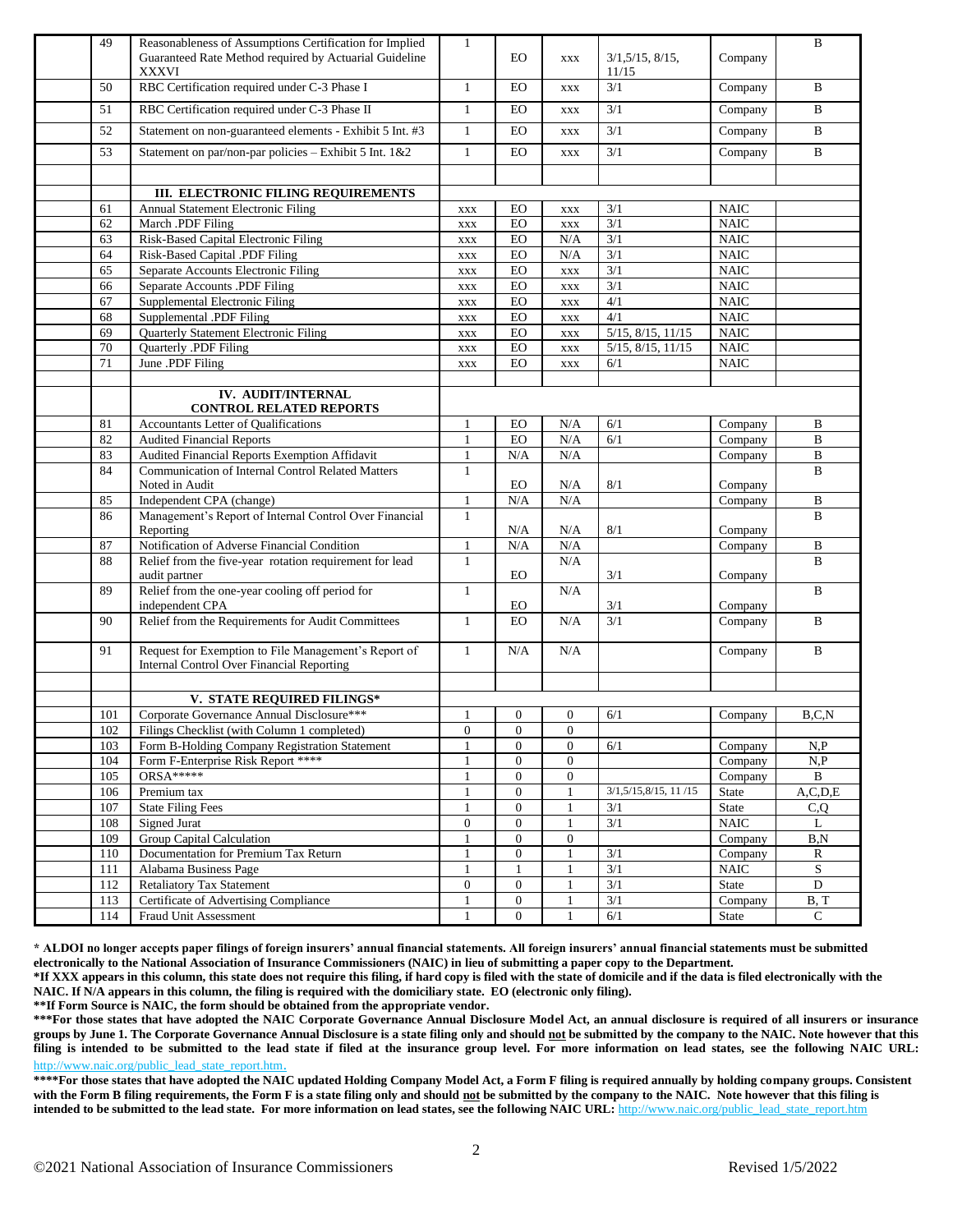**\*\*\*\*\*For those states that have adopted the NAIC updated Risk Management and Own Risk and Solvency Assessment Model Act, a summary report is required annually by insurers and insurance groups above a specified premium threshold. Consistent with the Form B filing requirements, the ORSA Summary Report is a state filing only and should not be submitted by the company to the NAIC. Note however that this filing is intended to be submitted to the lead state. For more information on lead states, see the following NAIC URL:** [http://www.naic.org/public\\_lead\\_state\\_report.htm](http://www.naic.org/public_lead_state_report.htm)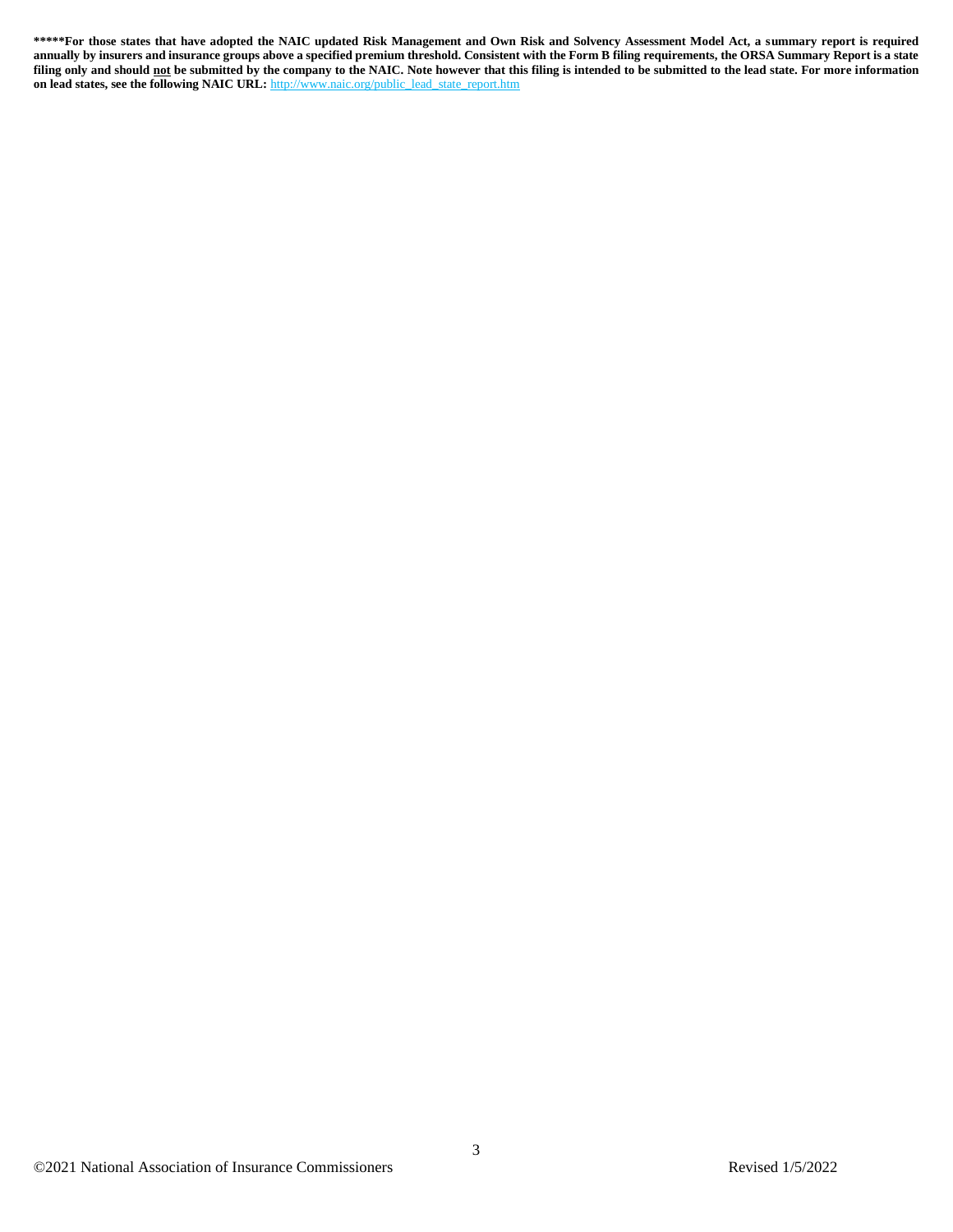|             | NOTES AND INSTRUCTIONS (A-K APPLY TO ALL FILINGS)                                                                                                                                                                                                     |  |
|-------------|-------------------------------------------------------------------------------------------------------------------------------------------------------------------------------------------------------------------------------------------------------|--|
| A           | <b>Required Filings Contact Persons:</b>                                                                                                                                                                                                              |  |
|             | <b>Financial Filings:</b>                                                                                                                                                                                                                             |  |
|             | Sheila Travis, Chief Financial Analyst<br>334-241-4160<br>sheila.travis@insurance.alabama.gov                                                                                                                                                         |  |
|             | Premium Tax Filings:                                                                                                                                                                                                                                  |  |
|             | LaKisha Hardy, Senior Accountant<br>334-241-4114<br>lakisha.hardy@insurance.alabama.gov                                                                                                                                                               |  |
|             | Caitlin Walker, Accountant<br>334-240-7574<br>caitlin.walker@insurance.alabama.gov                                                                                                                                                                    |  |
| B           | Mailing Address:                                                                                                                                                                                                                                      |  |
|             | Fees: See note C                                                                                                                                                                                                                                      |  |
|             | Annual Statement hard copy filing not required for foreign insurers.                                                                                                                                                                                  |  |
|             | All other Filings:                                                                                                                                                                                                                                    |  |
|             | AL Dept. of Insurance<br>AL Dept. of Insurance<br>P.O. Box 303351<br>201 Monroe Street, Suite 502<br>Montgomery, AL 36104<br>Montgomery, AL 36130-3351                                                                                                |  |
| $\mathbf C$ | Filing Fees:                                                                                                                                                                                                                                          |  |
|             | Certificate of Authority Renewal Fee: \$505.00<br>Annual Statement Filing Fee: \$25.00                                                                                                                                                                |  |
|             | Insurers <b>must</b> file their premium tax returns and pay premium tax,<br>COA renewal fee, annual statement filing fee and the Fraud Unit<br>Assessment Fee through the NAIC OPTins program.<br>http://www.optins.org/                              |  |
|             | The \$1,200 Audit & Exam Fee, which is due March $1st$ must be<br>remitted along with the premium tax filing via the NAIC OPTins<br>program. http://www.optins.org/                                                                                   |  |
|             | The \$100 Corporate Governance Annual Disclosure (CGAD)<br>examination fee, which is due June 1 <sup>st</sup> must be remitted via check<br>along with the actual CGAD filing to the Department at either address<br>referenced in note B.            |  |
|             | The \$200 Fraud Unit Assessment, which is due June $1st$ now must also<br>be remitted through the NAIC OPTIns program.<br>http://www.optins.org/<br>Point of Contact: Jessica Williamson,<br>Jessica.williamson@insurance.alabama.gov or 334-241-4157 |  |
| D           | Premium Tax Payments:                                                                                                                                                                                                                                 |  |
|             | Insurers <b>must</b> file their premium tax returns and pay premium tax,<br>COA renewal fee, annual statement filing fee and audit and exam fee<br>electronically through the NAIC OPTins program at<br>http://www.optins.org/                        |  |
| Ε           | Delivery Instructions:                                                                                                                                                                                                                                |  |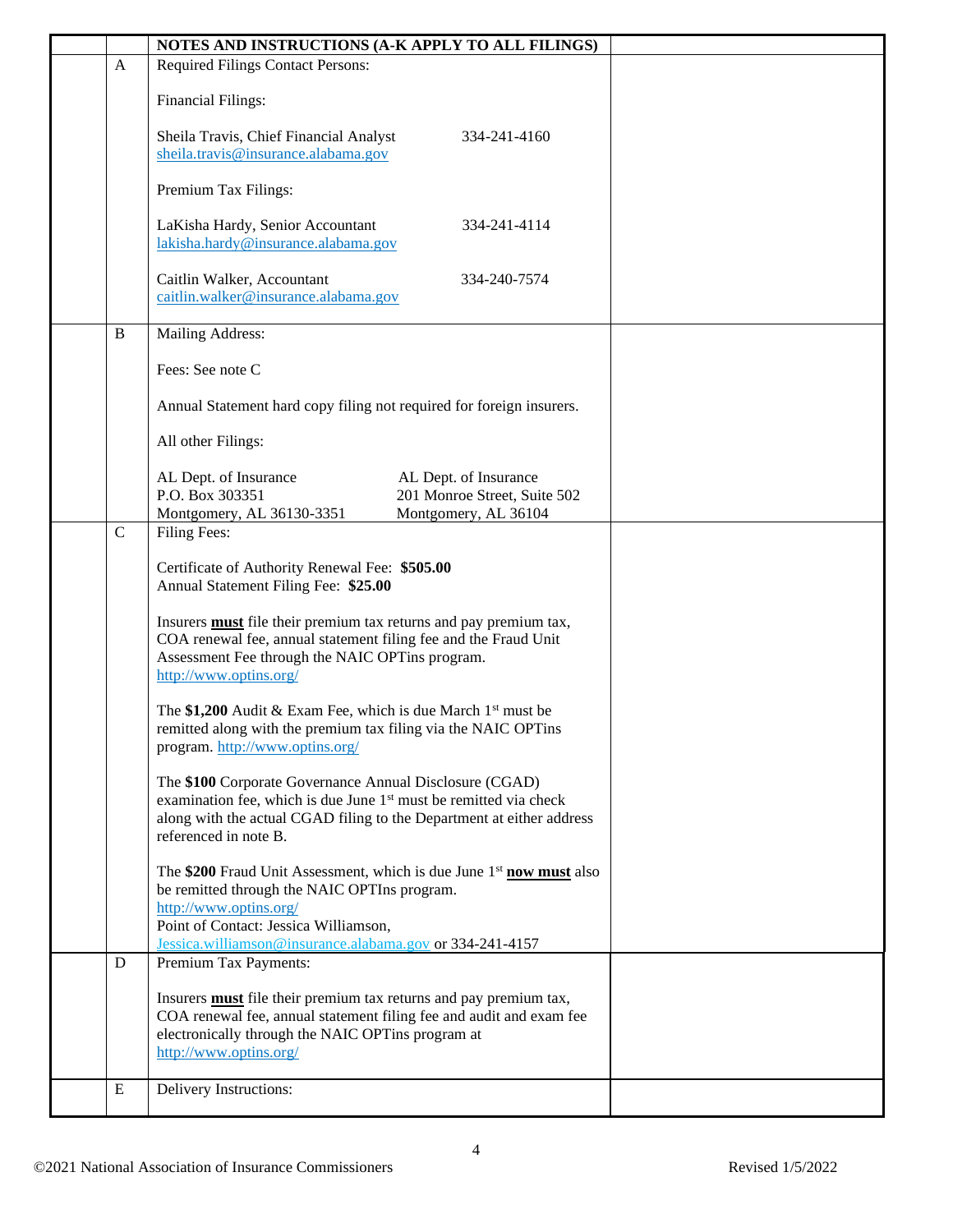|           | All Filings must be received no later than the due date. If the due<br>date falls on a weekend or holiday, the due date is the next business<br>day.                                                                                                                                                                                              |  |
|-----------|---------------------------------------------------------------------------------------------------------------------------------------------------------------------------------------------------------------------------------------------------------------------------------------------------------------------------------------------------|--|
| F         | Late Filings:                                                                                                                                                                                                                                                                                                                                     |  |
|           | Annual Statements: The fine is \$250.00 and the company's Certificate<br>of Authority can be suspended or revoked for failure to timely file.<br>Premium Tax Returns and Premium Tax: The fine is \$1,000-\$10,000<br>for late Filings and Payment.                                                                                               |  |
| G         | Original Signatures:                                                                                                                                                                                                                                                                                                                              |  |
|           | Original signatures are required on all Filings from domestic<br>companies. Foreign companies should follow the NAIC Annual<br><b>Statement Instructions.</b>                                                                                                                                                                                     |  |
| H         | Signature/Notarization/Certification:                                                                                                                                                                                                                                                                                                             |  |
|           | The President or Vice President and Secretary or Actuary are required<br>to sign the Annual Statement. Must be notarized.                                                                                                                                                                                                                         |  |
| I         | <b>Amended Filings:</b>                                                                                                                                                                                                                                                                                                                           |  |
|           | Amended Annual Statements filed by domestic companies must be<br>properly bound and mailed along with an explanation of the<br>amendments to: 201 Monroe Street, Suite 502, Montgomery, AL<br>36104.                                                                                                                                              |  |
| J         | Exceptions from normal filings:                                                                                                                                                                                                                                                                                                                   |  |
|           | Annual Statements: An extension of up to 30 days can be granted only<br>if the request is made in writing and good cause is shown. Foreign<br>companies must furnish a copy of home state approval, along with<br>their written requests.                                                                                                         |  |
|           | Audited Financial Statements: Requests for extension, exemption and<br>to file on a consolidated basis must be made in writing at least 10 days<br>prior to the due date.<br>Premium Tax Returns and Premium Tax: No Extensions.                                                                                                                  |  |
| $\bf K$   | Bar Codes (State or NAIC)                                                                                                                                                                                                                                                                                                                         |  |
|           | The NAIC Annual Statement Instructions should be followed.                                                                                                                                                                                                                                                                                        |  |
| L         | Signed Jurat:                                                                                                                                                                                                                                                                                                                                     |  |
|           | Attach with premium tax documentation to OPTins filings.<br><b>DO NOT</b> submit hard copy signed jurat page.                                                                                                                                                                                                                                     |  |
| M         | <b>NONE Filings:</b>                                                                                                                                                                                                                                                                                                                              |  |
|           | The NAIC Annual Statement Instructions should be followed.                                                                                                                                                                                                                                                                                        |  |
| ${\bf N}$ | Filings new, discontinued or modified materially since last year:                                                                                                                                                                                                                                                                                 |  |
|           | Electronic remittance of holding company registration -<br>reference https://appengine.egov.com/apps/al/aldoi/examiners to<br>remit applicable holding company documents and fees for Form<br>B, C, D, E and F filings. Including applicable exemption filing<br>documents and fees. Checks and mailing of documents are no<br>longer encouraged. |  |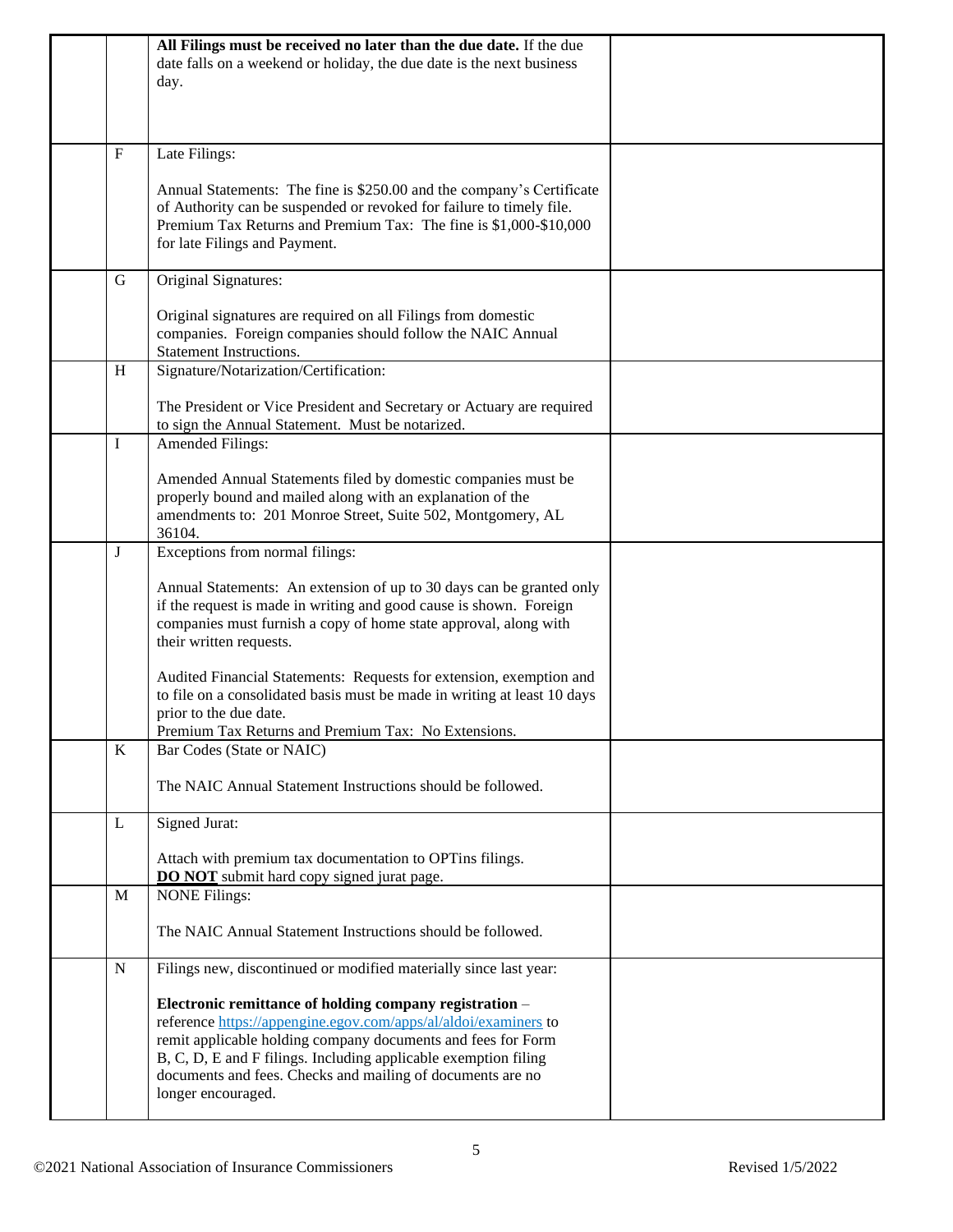|              | Electronic remittance of fees - reference                                                                                                                                                                                                                                                                                                                                                                                                                                                                                                                    |  |
|--------------|--------------------------------------------------------------------------------------------------------------------------------------------------------------------------------------------------------------------------------------------------------------------------------------------------------------------------------------------------------------------------------------------------------------------------------------------------------------------------------------------------------------------------------------------------------------|--|
|              | https://appengine.egov.com/apps/al/aldoi/examiners to remit<br>applicable fees and documents. Checks and mailing of documents<br>are no longer encouraged.                                                                                                                                                                                                                                                                                                                                                                                                   |  |
|              | Corporate Governance Annual Disclosure – required pursuant<br>to ALA. CODE § 27-29B-3. The \$100 exam fee is required<br>pursuant to Bulletin No. 2021-08. To be remitted via mail and<br>check to address in note B.                                                                                                                                                                                                                                                                                                                                        |  |
|              | Group Capital Calculation $-$ not statutorily adopted yet in AL.<br>There is no due date for CY 2022.                                                                                                                                                                                                                                                                                                                                                                                                                                                        |  |
|              | Quarterly Financial Statement exam fee - \$100 audit and<br>examination fee required by ALDOI pursuant to Bulletin No.<br>2021-08<br>https://www.aldoi.gov/pdf/legal/ALDOI%20Bulletin%20No.%20<br>2021-08.pdf Applies to Domestic Companies only; to be paid<br>via NAIC OPTins with premium tax quarterly filings.                                                                                                                                                                                                                                          |  |
| $\Omega$     | Removal of supplements due to revisions made to the Valuation<br>Manual: (2020-24BWG)<br>Actuarial Certification Related to Hedging required by<br>$\bullet$<br>Actuarial Guideline XLIII<br>Actuarial Certification Related to Reserves required by<br><b>Actuarial Guideline XLIII</b><br>Financial Officer Certification Related to Clearly Defined<br>Hedging Strategy required by Actuarial Guideline XLIII<br>Management Certification that the Valuation Reflects<br>$\bullet$<br>Management's Intent required by Actuarial Guideline<br><b>XLIII</b> |  |
|              | Addition of supplements due to revisions made to the Valuation<br>Manual: (2020-24BWG)<br>Executive Summary of the PBR Actuarial Report<br>$\bullet$<br>Life Summary of the PBR Actuarial Report<br>$\bullet$<br>Variable Annuities Summary of the PBR Actuarial Report<br>$\bullet$<br>PBR Actuarial Report (provide upon request)<br>$\bullet$                                                                                                                                                                                                             |  |
|              | Renamed one supplement on checklist to avoid confusion with<br>similarly named document:<br>Request for Life PBR Exemption (formerly Companywide<br>Exemption)                                                                                                                                                                                                                                                                                                                                                                                               |  |
| $\mathbf P$  | Domestic companies are required to file a Holding Company<br>Registration Statement and pay a \$650.00 filing fee no later than June<br>1. Registration statement and fee remittance should be made<br>electronically at https://appengine.egov.com/apps/al/aldoi/examiners                                                                                                                                                                                                                                                                                  |  |
| Q            | State Specific forms are located on the Insurance Department website<br>at http://www.aldoi.gov/Companies/Forms.aspx                                                                                                                                                                                                                                                                                                                                                                                                                                         |  |
| $\mathbb{R}$ | DO NOT SEND HARD COPIES OF THE DOCUMENTATION.                                                                                                                                                                                                                                                                                                                                                                                                                                                                                                                |  |
|              | All premium tax credits/deductions taken on the annual premium tax<br>return should be documented with copies of cancelled checks and<br>privilege tax returns $(1st$ page only), ad valorem tax notices, guaranty<br>fund and Alabama Health Insurance Plan assessment notices, invoices.<br><b>DO NOT</b> send prior year tax returns as supporting documentation.<br>Premiums which are taxed at less than the maximum should be                                                                                                                          |  |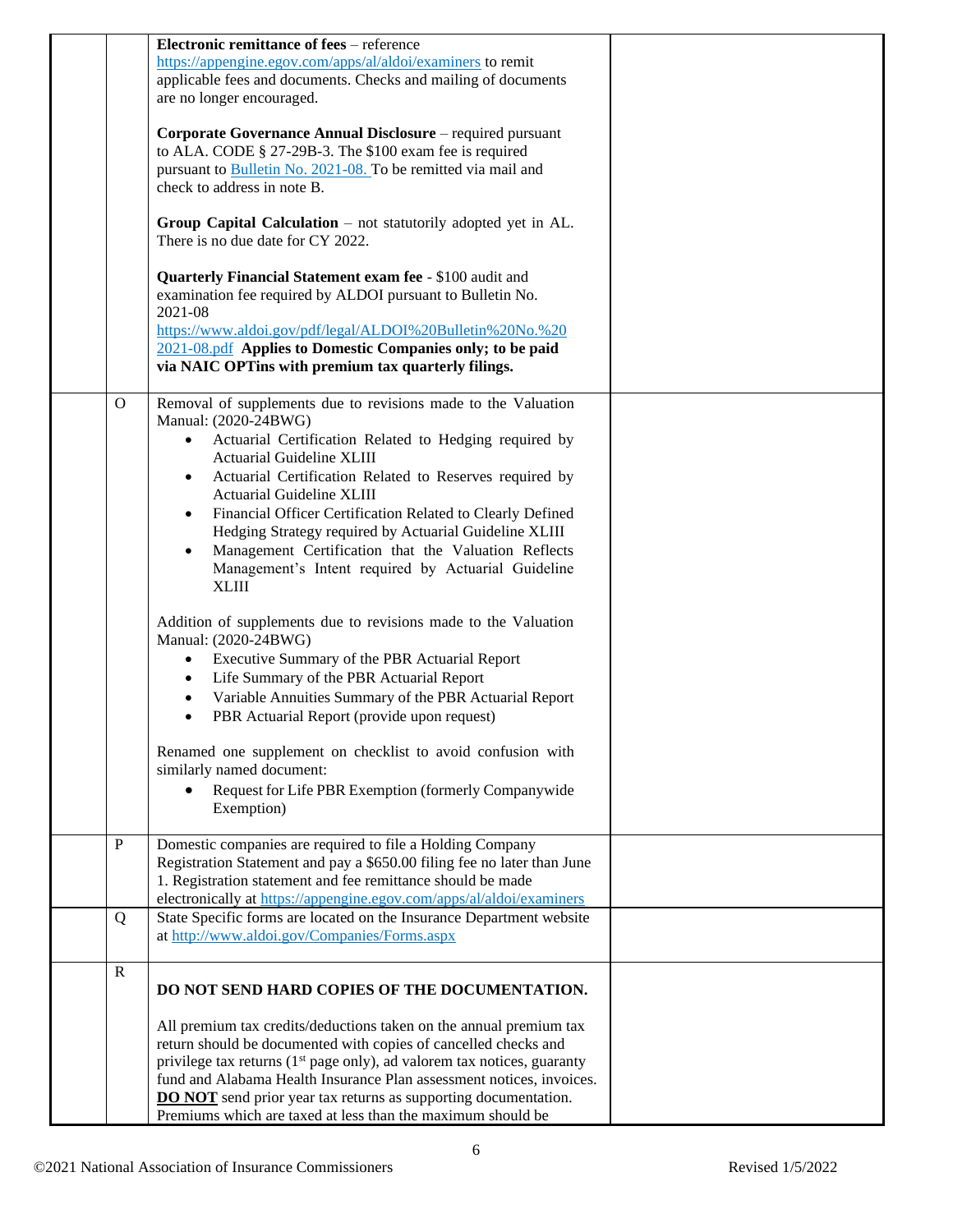|   | documented with detailed policy runs. Documentation must be<br>attached with premium tax documentation to OPTins filings. NO<br>secure links to the documentation.                                                                              |  |
|---|-------------------------------------------------------------------------------------------------------------------------------------------------------------------------------------------------------------------------------------------------|--|
| S | The Alabama business page should be attached with premium tax<br>documentation to OPTins filings.                                                                                                                                               |  |
|   | The AL Dept. of Insurance does not furnish a form. Regulation<br>Number 132 (Chapter 482-1-132.10(3) located at<br>http://www.aldoi.gov/Legal/Regulations.aspx, states what the<br>company should include in the Certificate which it prepares. |  |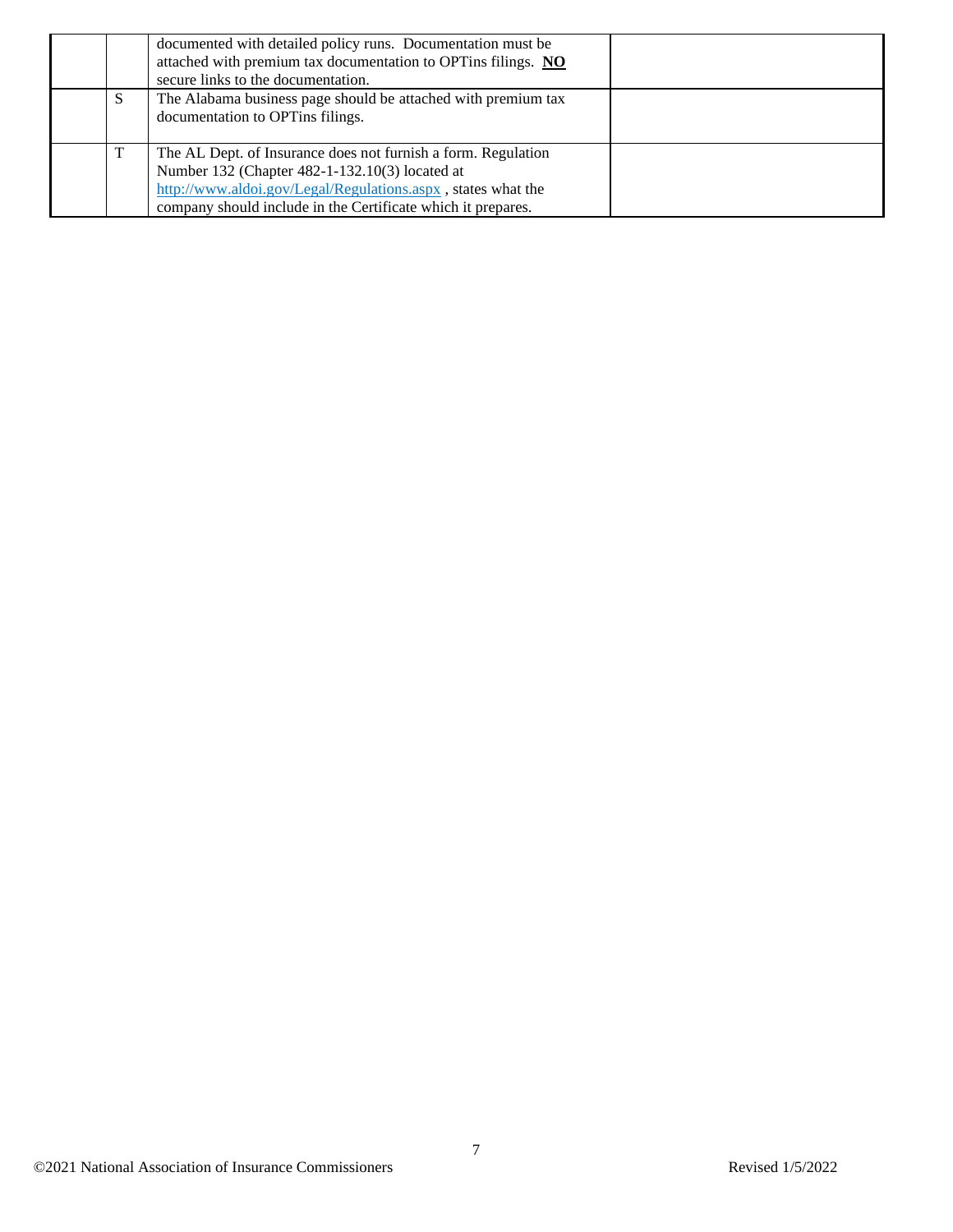### **General Instructions For Companies to Use Checklist**

**Please Note: This state's instructions for companies to file with the NAIC are included in this Checklist. The NAIC will not be sending their own checklist this year.** 

## **Electronic filing is intended to be filing(s) submitted to the NAIC via the NAIC Internet Filing Site which eliminates the need for a company to submit diskettes or CD-ROM to the NAIC. Companies are not required to file hard copy filings with the NAIC.**

#### **Column (1) Checklist**

Companies may use the checklist to submit to a state, if the state requests it. Companies should copy the checklist and place an "x" in this column when submitting information to the state.

**Column (2) Line #**

Line # refers to a standard filing number used for easy reference. This line number may change from year to year.

### **Column (3) Required Filings**

Name of item or form to be filed.

The *Annual Statement Electronic Filing* includes the annual statement data and all supplements due March 1, per the *Annual Statement Instructions.* This includes all detail investment schedules and other supplements for which the *Annual Statement Instructions exempt* printed detail.

The *March.PDF Filing* is the .pdf file for annual statement data, detail for investment schedules and supplements due March 1.

The *Risk-Based Capital Electronic Filing* includes all risk-based capital data.

The *Risk-Based Capital.PDF Filing* is the .pdf file for risk-based capital data.

The *Separate Accounts Electronic Filing* includes the separate accounts annual statement and investment schedule detail.

The *Separate Accounts.PDF Filing* is the .pdf file for the separate accounts annual statement and all investment schedule detail.

The *Supplemental Electronic Filing* includes all supplements due April 1, per the *Annual Statement Instructions.* 

The *Supplement.PDF Filing* is the .pdf file for all supplemental schedules and exhibits due April 1.

The *Quarterly Electronic Filing* includes the quarterly statement data.

The *Quarterly.PDF Filing* is the .pdf for quarterly statement data.

The *June.PDF Filing* is the .pdf file for the Audited Financial Statements and Accountants Letter of Qualifications.

#### **Column (4) Number of Copies**

Indicates the number of copies that each foreign or domestic company is required to file for each type of form. The Blanks (EX) Task Force modified the 1999 *Annual Statement Instructions* to waive paper filings of certain NAIC supplements and certain investment schedule detail, if such investment schedule data is available to the states via the NAIC database. The checklists reflect this action taken by the Blanks (EX) Task Force. XXX appears in the "Number of Copies" "Foreign" column for the appropriate schedules and exhibits. **Some states have chosen to waive printed quarterly and annual statements from their foreign insurers and to rely upon the NAIC database for these filings. This waiver could include supplemental annual statement filings. The XXX in this column might signify that the state has waived the paper filing of the annual statement and all supplements.**